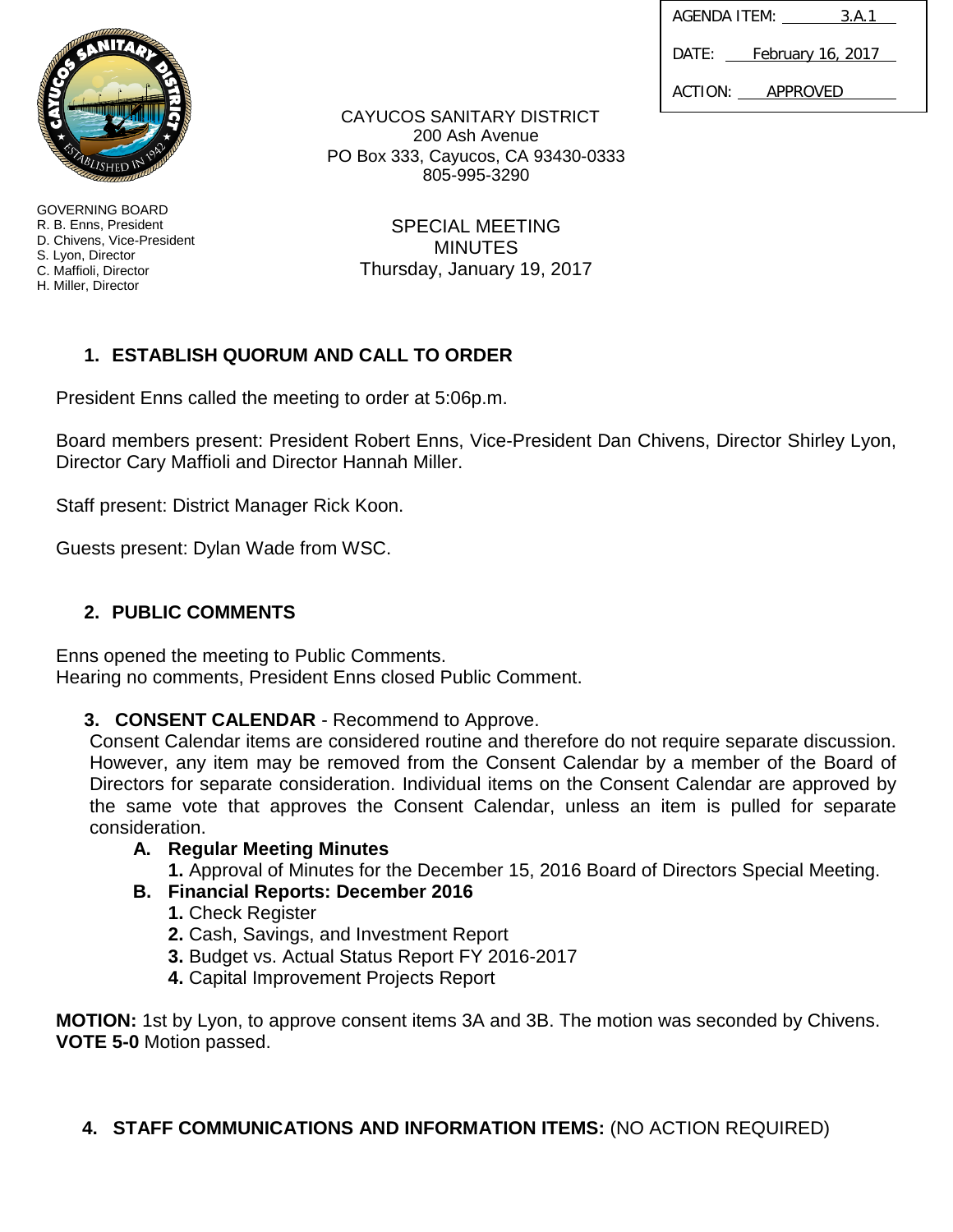- **A.** District Manager's Report December 2016
- **B.** Monthly Customer Satisfaction Survey Submissions (1)
- **C.** Will Serves New

#### **Levitan, APN 064-133-035, 660 Park Ave. – New SFR**

Will Serves – Renewed **None** Will Serves – Finaled **McLaughlin, APN 064-152-036, 11 9th Street – New SFR Smith, APN 064-153-007, 83 10th Street – SFR Remdl** Will Serves – Continue to Serve (no will serve required) **None**

Manager Koon's report was presented. He updated the Board on Administrative items, O&M activities, and Capital Projects for the month of December. Koon mentioned an informal salary study that the District staff has initiated. He also talked about the expanded sampling plan that is currently taking place with regard to the CSWP permit process in order to get a track record of constituents in our wastewater.

Enns opened the meeting to Public Comments. Hearing no comments, President Enns closed Public Comment.

Items A, B, and, C were received and accepted.

#### **5. DISCUSSION AND CONSIDERATION TO ADOPT RESOLUTION 2017-1 ESTABLISHING THE REGULAR BOARD MEETING SCHEDULE FOR 2017 AND CHANGING THE REGULAR BOARD MEETING START TIME FROM 6:00PM TO 5:00PM.**

Enns opened the meeting to Public Comments. Hearing no comments, President Enns closed Public Comment.

**MOTION:** 1st by Lyon, to adopt resolution 2017-1 establishing the regular Board meeting schedule for 2017 and changing the regular Board meeting start time from 6:00pm to 5:00pm. The motion was seconded by Maffioli. **ROLLCALL VOTE:** Lyon-yes, Maffioli-yes, Miller-yes, Chivens-yes, Enns-yes. **VOTE 5-0** Motion passed.

### **6. CONSIDERATION TO APPROVE PAYMENT OF MORRO BAY INVOICE 1ST QUARTER FY 16/17 IN THE AMOUNT OF \$97,181.94.**

Enns opened the meeting to Public Comments. Hearing no comments, President Enns closed Public Comment.

**MOTION:** 1st by Lyon, to approve payment of Morro Bay invoice 1<sup>st</sup> quarter FY 16/17 in the amount of **\$97,181.94**. The motion was seconded by Maffioli. **VOTE 5-0** Motion passed.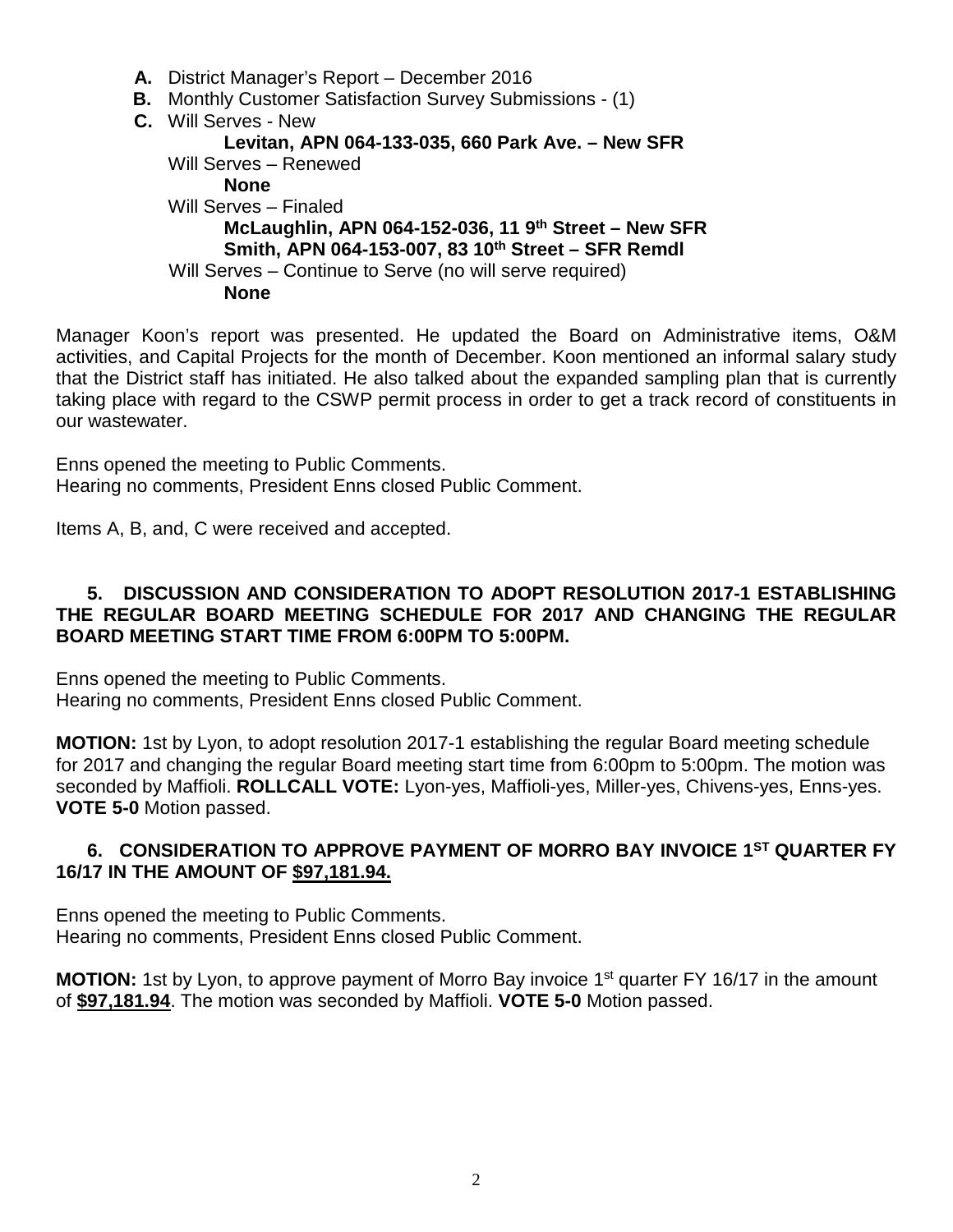#### **7. CONSIDERATION TO ACCEPT THE MORRO BAY/CAYUCOS JOINT POWERS AGREEMENT FISCAL YEAR 2015/16 AUDIT. Recommendation: Accept the Fiscal Year 2015/16 Audit**

Enns opened the meeting to Public Comments. Hearing no comments, President Enns closed Public Comment.

**MOTION:** 1st by Maffioli, to accept the Morro Bay/Cayucos Joint Powers Agreement Fiscal Year 2015/16 Audit. The motion was seconded by Miller. **VOTE 5-0** Motion passed.

### **8. DISCUSSION AND CONSIDERATION TO APPROVE FIRST AMENDMENT TO THE FRANCHISE AGREEMENT WITH MISSION COUNTRY DISPOSAL FOR SOLID WASTE AND RECYCLING COLLECTION AND DISPOSAL SERVICE.**

Per telephone request just prior to the meeting, Pat Fenton of Mission Country Disposal asked that this item be pulled from the agenda.

## **9. DISCUSSION AND CONSIDERATION TO APPROVE NEW AGREEMENT FOR LEGAL SERVICES WITH CARMEL & NACCASHA LLP.**

Discussion was tabled as Director Miller had to recuse herself due to a conflict of interest.

Enns opened the meeting to Public Comments. Hearing no comments, President Enns closed Public Comment.

**MOTION:** 1st by Chivens, to approve new agreement for legal services with Carmel & Naccasha LLP. The motion was seconded by Maffioli.

**ROLLCALL VOTE:** Chivens-yes, Lyon-yes, Maffioli-yes, Enns-yes, Miller-Recused. **VOTE 4-0** Motion passed.

Miller reentered the meeting.

#### **10. DISCUSSION AND CONSIDERATION TO APPROVE THIRD AMENDMENT TO CONSULTANT SERVICES AGREEMENT WITH WATER SYSTEMS CONSULTING, INC. FOR THE DESIGN OF THE SUSTAINABLE WATER PROJECT.**

Enns opened the meeting to Public Comments. Hearing no comments, President Enns closed Public Comment.

**MOTION:** 1st by Lyon, to come back with more information detailing total project design costs and present at the February 16, 2017 Regular Board Meeting. The motion was seconded by Chivens. **VOTE 5-0** Motion passed.

## **11. UPDATE ON CAYUCOS SUSTAINABLE WATER PROJECT (CSWP) STATUS.**

Koon gave report on current meetings and events to date and progress of the project.

\*\*Note: Agenda item number twelve not included on original agenda.